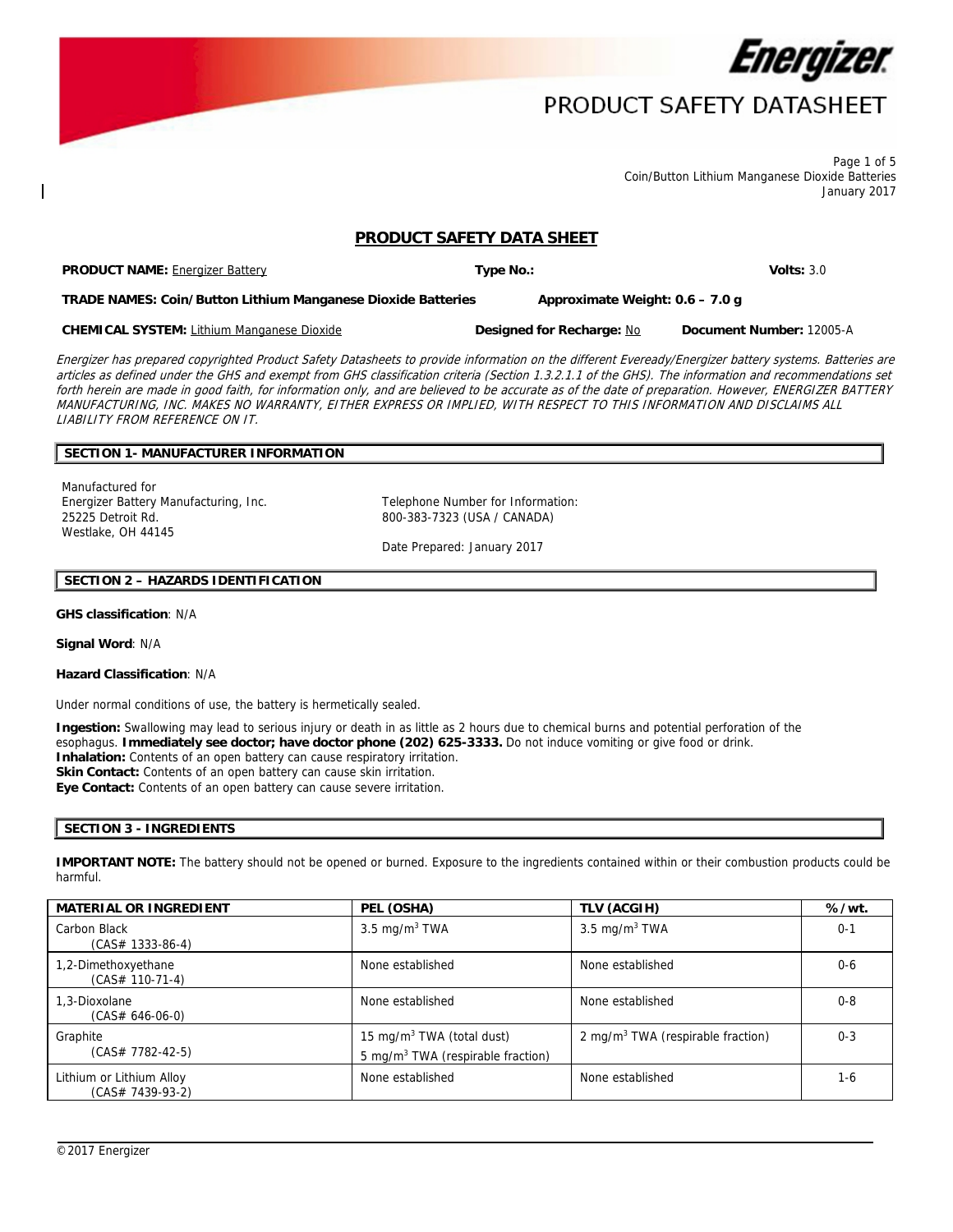

#### Page 2 of 5 Coin/Button Lithium Manganese Dioxide Batteries January 2017

| Lithium Perchlorate<br>$(CAS# 7791-03-9)$                  | None established                    | None established                  | $0 - 3$   |
|------------------------------------------------------------|-------------------------------------|-----------------------------------|-----------|
| Lithium Trifluoromethanesulfonate<br>$(CAS# 33454-82-9)$   | None established                    | None established                  | $0 - 3$   |
| Lithium Trifluoromethanesulfonimide<br>$(CAS# 90076-65-6)$ | None established                    | None established                  | $0 - 3$   |
| Manganese Dioxide<br>$(CAS# 1313-13-9)$                    | 5 mg/m <sup>3</sup> Ceiling (as Mn) | 0.2 mg/m <sup>3</sup> TWA (as Mn) | $12 - 42$ |
| Propylene Carbonate<br>$(CAS# 108-32-7)$                   | None established                    | None established                  | $0 - 8$   |
| Non-Hazardous Components:                                  |                                     |                                   |           |
| Steel<br>$(iron CAS# 65997-19-5)$                          | None established                    | None established                  | 20        |
| Plastic and Other                                          | None established                    | None established                  | Balance   |

## **SECTION 4 – FIRST AID MEASURES**

**Ingestion:** Swallowing may lead to serious injury or death in as little as 2 hours due to chemical burns and potential perforation of the esophagus. **Immediately see doctor; have doctor phone (202) 625-3333.** Do not induce vomiting or give food or drink.

**Inhalation:** Provide fresh air and seek medical attention.

Skin Contact: Remove contaminated clothing and wash skin with soap and water.

**Eye Contact:** Immediately flush eyes thoroughly with water for at least 15 minutes, lifting upper and lower lids, until no evidence of the chemical remains. Seek medical attention.

**Note:** Carbon black is listed as a possible carcinogen by International Agency for Research on Cancer (IARC).

### **SECTION 5- FIRE FIGHTING MEASURES**

In case of fire where lithium batteries are present, flood area with water or smother with a Class D fire extinguishant appropriate for lithium metal, such as Lith-X. Water may not extinguish burning batteries but will cool the adjacent batteries and control the spread of fire. Burning batteries will burn themselves out. Virtually all fires involving lithium batteries can be controlled by flooding with water. However, the contents of the battery will react with water and form hydrogen gas. In a confined space, hydrogen gas can form an explosive mixture. In this situation, smothering agents are recommended. A smothering agent will extinguish burning lithium batteries.

Emergency Responders should wear self-contained breathing apparatus. Burning lithium manganese dioxide batteries produce toxic and corrosive lithium hydroxide fumes.

### **SECTION 6 - ACCIDENTAL RELEASE MEASURES**

To cleanup leaking batteries:

**Ventilation Requirements:** Room ventilation may be required in areas where there are open or leaking batteries. **Respiratory Protection:** Avoid exposure to electrolyte fumes from open or leaking batteries. **Eye Protection:** Wear safety glasses with side shields if handling an open or leaking battery. **Gloves:** Use neoprene or natural rubber gloves if handling an open or leaking battery. Battery materials should be collected in a leak-proof container.

### **SECTION 7 - HANDLING AND STORAGE**

**Storage:** Store in a cool, well ventilated area. Elevated temperatures can result in shortened battery life. In locations that handle large quantities of lithium batteries, such as warehouses, lithium batteries should be isolated from unnecessary combustibles.

 $\overline{a}$ 

**Mechanical Containment:** If potting or sealing the battery in an airtight or watertight container is required, consult your Energizer Battery Manufacturing, Inc. representative for precautionary suggestions. Do not obstruct safety release vents on batteries. Encapsulation of batteries will not allow cell venting and can cause high pressure rupture.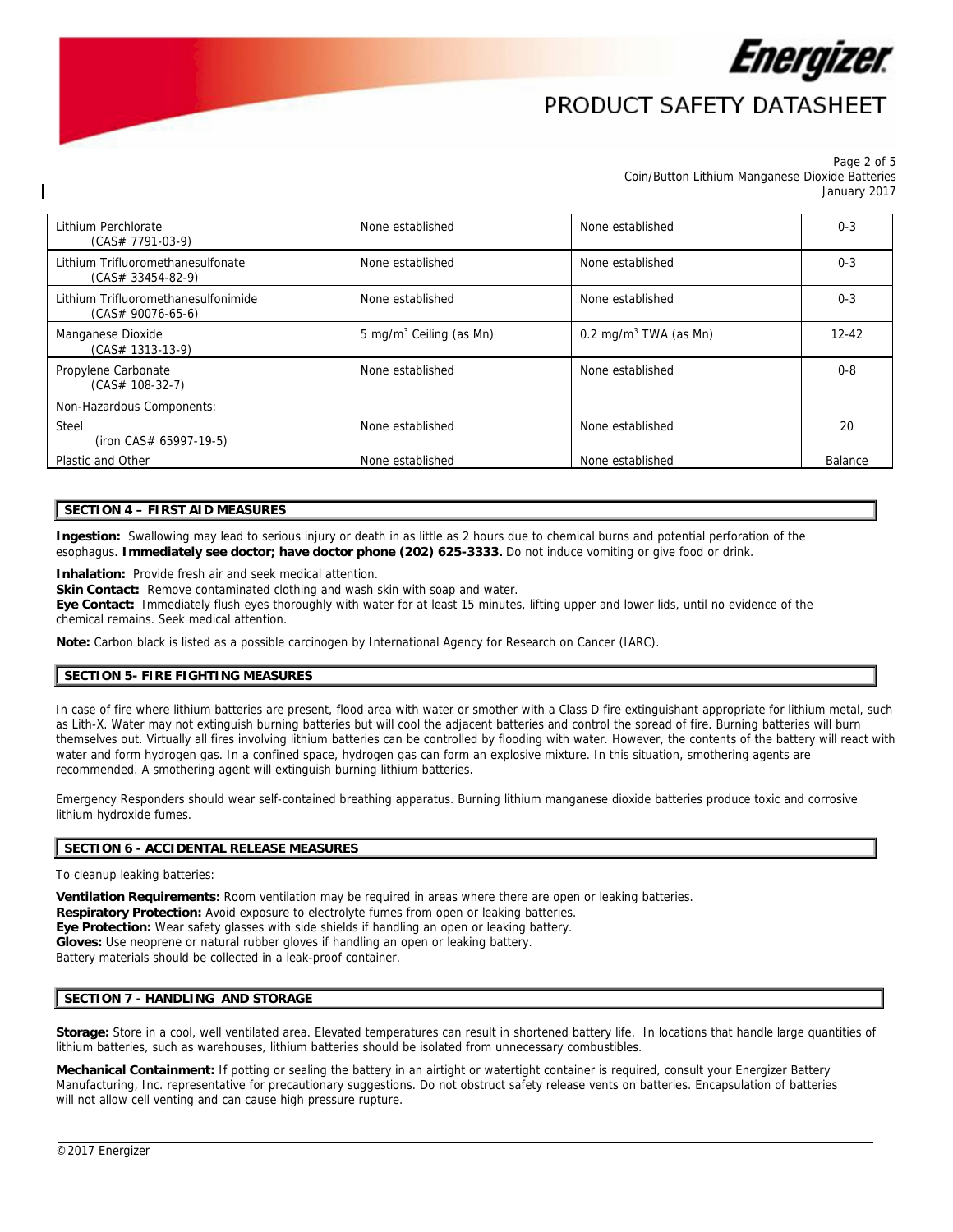

Page 3 of 5 Coin/Button Lithium Manganese Dioxide Batteries January 2017

Handling: Accidental short circuit for a few seconds will not seriously affect the battery. Prolonged short circuit will cause the battery to lose energy, generate significant heat and can cause the safety release vent to open. Sources of short circuits include jumbled batteries in bulk containers, metal jewelry, metal covered tables or metal belts used for assembly of batteries into devices. Damaging a lithium battery may result in an internal short circuit.

> The contents of an open battery, including a vented battery, when exposed to water, may result in a fire and/or explosion. Crushed or damaged batteries may result in a fire.

If soldering or welding to the battery is required, consult your Energizer representative for proper precautions to prevent seal damage or short circuit.

**Charging:** This battery is manufactured in a charged state. It is not designed for recharging. Recharging can cause battery leakage or, in some cases, high pressure rupture. Inadvertent charging can occur if a battery is installed backwards.

**Labeling:** If the Energizer label or package warnings are not visible, it is important to provide a package and/or device label stating:

WARNING: Battery can explode or leak and cause burns if installed backwards, disassembled, charged, or exposed to water, fire or high temperature.

Where accidental ingestion of small batteries is possible, the label should include:

# **A WARNING**

**(1) KEEP OUT OF REACH OF CHILDREN.** Swallowing may lead to serious injury or death in as little as 2 hours due to chemical burns and potential perforation of the esophagus. **Immediately see doctor; have doctor phone (202) 625-3333.** Keep in original package until ready to use. Dispose of used batteries immediately.

### **SECTION 8 - EXPOSURE CONTROLS/PERSONAL PROTECTION**

**Ventilation Requirements:** Not necessary under normal conditions. **Respiratory Protection:** Not necessary under normal conditions. **Eye Protection:** Not necessary under normal conditions. **Gloves:** Not necessary under normal conditions.

## **SECTION 9 – PHYSICAL AND CHEMICAL PROPERTIES**

| Appearance (physical state, color, etc.): | Solid object                  |
|-------------------------------------------|-------------------------------|
| <b>Upper Explosive Limits:</b>            | Not applicable for an Article |
| Lower Explosive Limits                    | Not applicable for an Article |
| Odor                                      | No odor                       |
| Vapor Pressure (mm Hg @ 25°C)             | Not applicable for an Article |
| Odor Threshold                            | No odor                       |
| Vapor Density (Air = $1$ )                | Not applicable for an Article |
| pH                                        | Not applicable for an Article |

 $\overline{a}$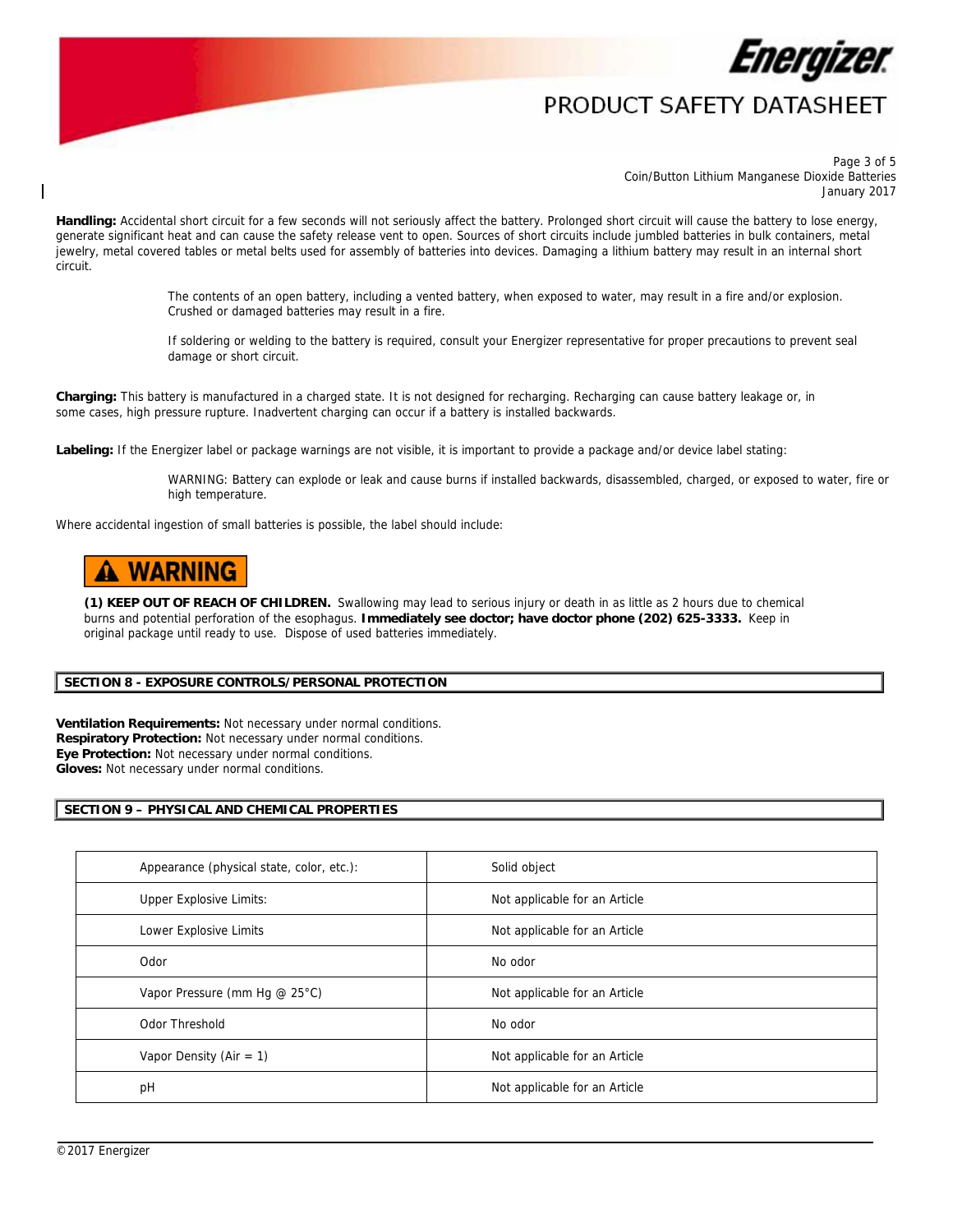

#### Page 4 of 5 Coin/Button Lithium Manganese Dioxide Batteries January 2017

| Density $(q/cm^3)$                      | $2.0 - 3.0$                   |
|-----------------------------------------|-------------------------------|
| Melting point/Freezing Point            | Not applicable for an Article |
| Solubility in Water (% by weight)       | Not applicable for an Article |
| Boiling Point @ 760 mm Hg (°C)          | Not applicable for an Article |
| Flash Point                             | Not applicable for an Article |
| Evaporation Rate (Butyl Acetate = $1$ ) | Not applicable for an Article |
| Flammability                            | Not applicable for an Article |
| <b>Partition Coefficient</b>            | Not applicable for an Article |
| Auto-ignition Temperature               | Not applicable for an Article |
| Decomposition Temperature               | Not applicable for an Article |
| Viscosity                               | Not applicable for an Article |

# **SECTION 10 – STABILITY AND REACTIVITY**

Lithium manganese dioxide batteries contain no sulfides or cyanides and they do not meet any other reactivity criteria including "reacts violently with water" and therefore do not meet any of the criteria established in 40 CFR 261.2 for reactivity.

### **SECTION 11 – TOXICOLOGICAL INFORMATION**

Under normal conditions of use, lithium manganese dioxide batteries are non-toxic.

### **SECTION 12 – ECOLOGICAL INFORMATION**

Issues such as ecotoxicity, persistence and bioaccumulation are not applicable for articles.

### **SECTION 13 – DISPOSAL CONSIDERATIONS**

LiMnO2 batteries are not hazardous waste per the United States Resource Conservation and Recovery Act(RCRA) - 40 CFR Part 261 Subpart C. Dispose of in accordance with all applicable federal, state and local regulations.

## **SECTION 14 – TRANSPORT INFORMATION**

In general, all batteries in all forms of transportation (ground, air, or ocean) must be packaged in a safe and responsible manner. Regulatory concerns from all agencies for safe packaging require that batteries be packaged in a manner that prevents short circuits and be contained in "strong outer packaging" that prevents spillage of contents. All original packaging for Energizer lithium batteries are compliant with these regulatory concerns.

Energizer lithium coin batteries are exempt from the classification as dangerous goods as they meet the requirements of the special provisions listed below. (Essentially, they are properly packaged and labeled, contain less than 1 gram of lithium and pass the tests defined in UN model regulation section 38.3).

| <b>Regulatory Body</b>              | <b>Special Provisions</b>        |  |  |
|-------------------------------------|----------------------------------|--|--|
| ADR                                 | 188, 230, 310, 636, 656          |  |  |
| IMDG.                               | 188, 230, 310, 957               |  |  |
| UN                                  | UN 3090, UN 3091                 |  |  |
| US DOT                              | 29, A54, A100, A101              |  |  |
| IATA 58 <sup>th</sup> Edition, ICAO | Packaging Instructions 968 - 970 |  |  |

 $\overline{a}$